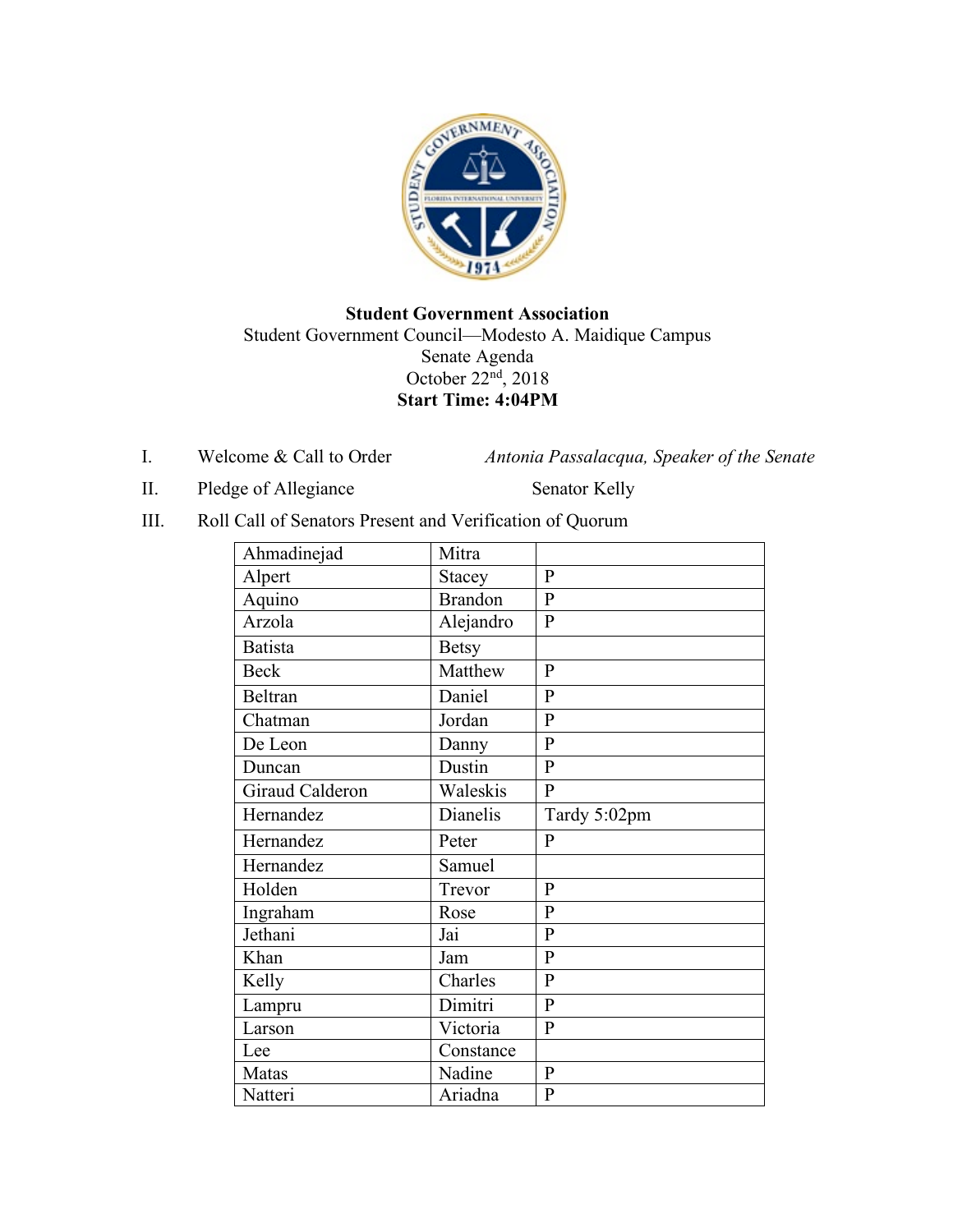| Passalacqua   | Antonia | P            |
|---------------|---------|--------------|
| Pryor         | LeChara | P            |
| Rivero        | Carlos  | P            |
| Rodriguez     | Melanie |              |
| Sanchez       | Rebecca | P            |
| <b>Santos</b> | Samuel  | P            |
| Simpson       | Tidjan  | Tardy 4:50pm |
| Spencer       | Jessica | P            |
| <b>Suarez</b> | Luis    | Tardy 4:51pm |
| Vera          | Bertha  |              |
| Vulcain       | Dylan   |              |
| Zahedi        | Leila   |              |
| 28/36         |         |              |

- IV. Approval of the Minutes from October  $15<sup>th</sup>$ , 2018
	- A. Senator Lampru moves to approve the minutes from October 15<sup>th</sup>, 2018. Senator Duncan seconds. Motion passes.
- V. Adoption of the Agenda

A. Senator Spencer moves to adopt the agenda. Senator Duncan seconds.

- B. Senator Aquino moves to add Executive Order 1803 to Item A in New Business. Senator Natteri seconds. Motion passes.
- C. Senator Spencer moves to adopt the agenda. Senator Duncan seconds. Motion passes.
- VI. Invited Speakers
	- A. Global Indigenous Group
- VII. Special Orders
- VIII. Vetoed Legislation
- IX. Second Readings
- X. Unfinished Business
	- A. Senator Duncan moves to go into new business. Senator Aquino seconds. Motion passes.
- XI. New Business
	- A. Executive Order 1803
	- B. Election of Lower Division Senate Seat
		- 1. Samantha Hernandez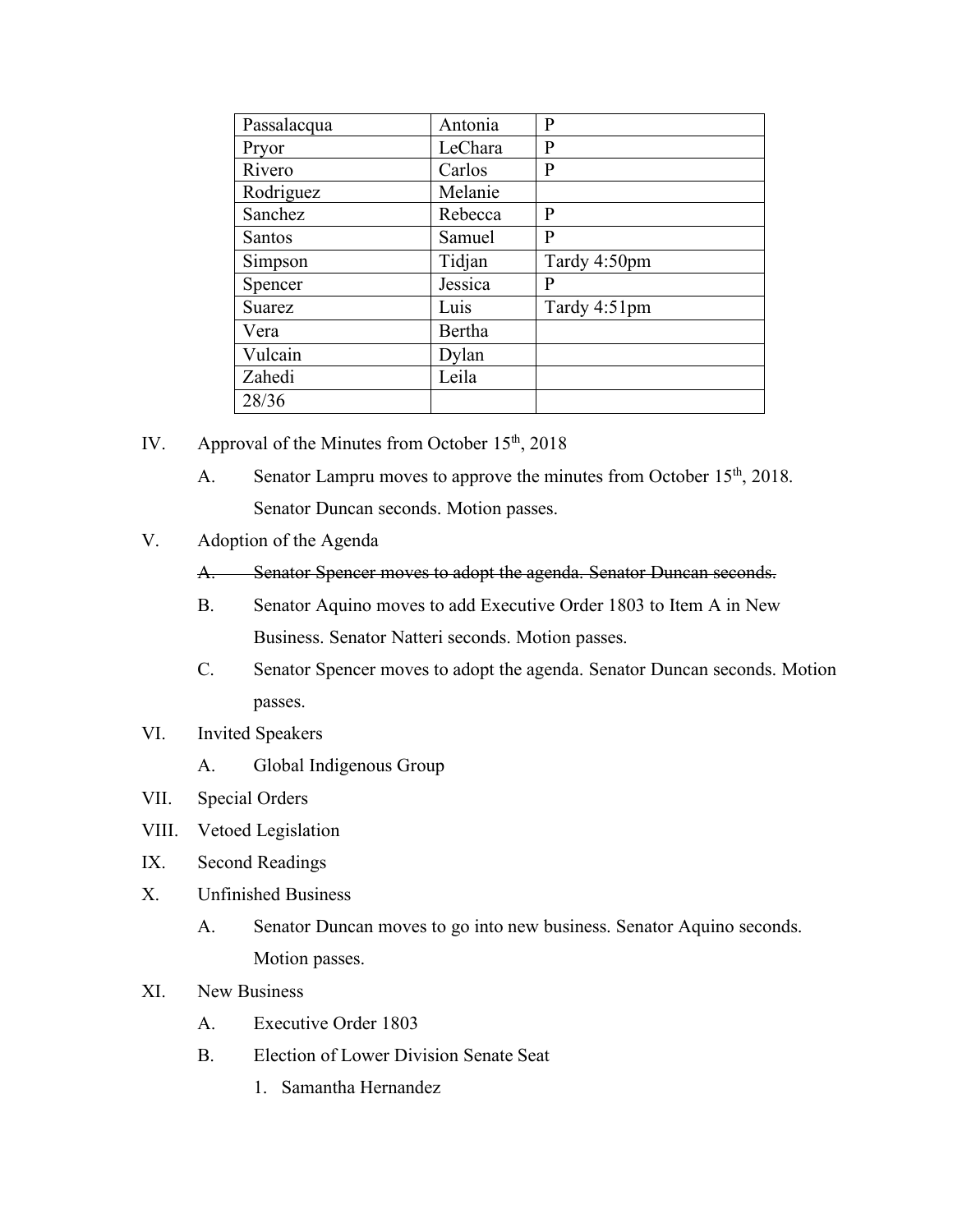- i. Senator Arzola moves to close question and answer period. Senator Rivero seconds. Motion passes.
- 2. Amelia Raudales
	- i. Senator Aquino moves to close question and answer period. Senator Ingraham seconds. Motion passes.
- 3. Maria Ribeiro
	- i. Senator Ingraham moves to close question and answer period. Senator Rivero seconds. Motion passes.
- 4. Steven Roman
- 5. Gerald Torrez
	- i. Senator Arzola moves to close question and answer period. Senator Lampru seconds. Motion passes.
- 6. Senator Aquino moves to go into discussion period for 10 minutes. Senator Spencer seconds. Motion passes.
- 7. Senator Spencer moves to extend discussion time for 10 minutes. Senator Gerard seconds. Motion passes.
- 8. Senator Aquino moves to close question and answer period. Senator Rivero seconds. Motion passes.

| Ahmadinejad     | Mitra          |              |              |
|-----------------|----------------|--------------|--------------|
| Alpert          | Stacey         | A            | A            |
| Aquino          | <b>Brandon</b> | M            | M            |
| Arzola          | Alejandro      | M            | M            |
| <b>Batista</b>  | <b>Betsy</b>   |              |              |
| <b>Beck</b>     | Matthew        | M            |              |
| Beltran         | Daniel         | M            | M            |
| Chatman         | Jordan         | $\mathbf{A}$ | $\mathbf{A}$ |
| De Leon         | Danny          | M            | $\mathbf{A}$ |
| Duncan          | Dustin         | $\mathbf{A}$ | $\mathbf{A}$ |
| Giraud Calderon | Waleskis       | A            | A            |
| Hernandez       | Dianelis       |              |              |
| Hernandez       | Peter          |              |              |
| Hernandez       | Samuel         |              |              |
| Holden          | Trevor         | A            | A            |
| Ingraham        | Rose           | M            | M            |
| Jethani         | Jai            | M            | M            |
| Khan            | Jam            | A            | $\mathbf{A}$ |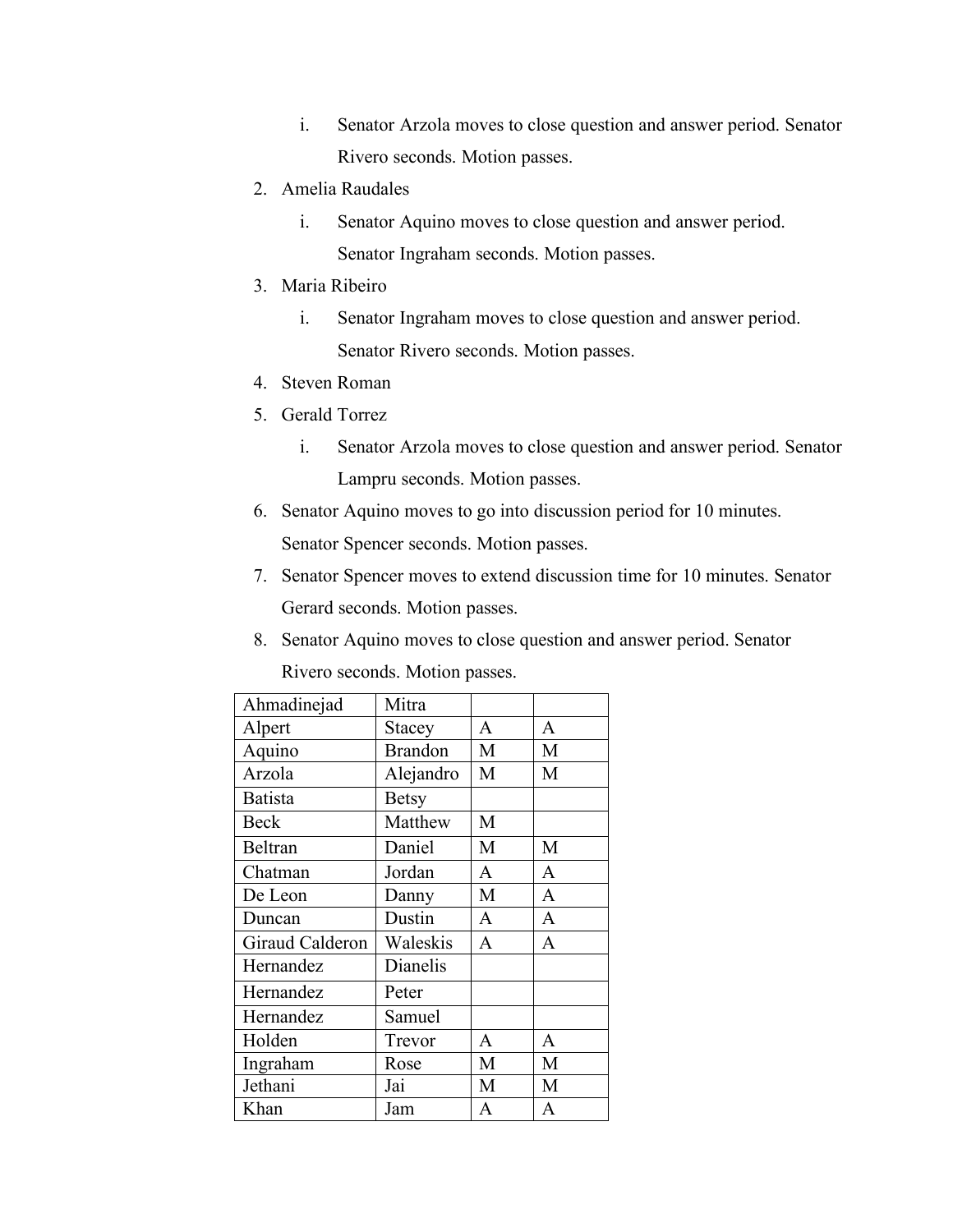| Kelly       | Charles   | M            | M            |
|-------------|-----------|--------------|--------------|
| Lampru      | Dimitri   | A            | $\mathbf{A}$ |
| Larson      | Victoria  | M            | M            |
| Lee         | Constance |              |              |
| Matas       | Nadine    | M            | M            |
| Natteri     | Ariadna   | $\mathbf{A}$ | $\mathbf{A}$ |
| Passalacqua | Antonia   | $\mathbf{A}$ | $\mathbf{A}$ |
| Pryor       | LeChara   | $\mathbf{A}$ | $\mathbf{A}$ |
| Rivero      | Carlos    | M            | $\mathbf{A}$ |
| Rodriguez   | Melanie   |              |              |
| Sanchez     | Rebecca   | $\mathbf{A}$ | $\mathbf{A}$ |
| Santos      | Samuel    | M            | M            |
| Simpson     | Tidjan    |              |              |
| Spencer     | Jessica   | A            | A            |
| Suarez      | Luis      |              |              |
| Vera        | Bertha    |              |              |
| Vulcain     | Dylan     |              |              |
| Zahedi      | Leila     |              |              |
| 12A 12M     |           |              | 14A          |
|             |           |              | 9M           |

1. Confirmed: Amelia Raudales

|  |  |  |  |  | a. Ingraham moves to bypass senate rules. Senator Larson seconds. |  |  |  |
|--|--|--|--|--|-------------------------------------------------------------------|--|--|--|
|--|--|--|--|--|-------------------------------------------------------------------|--|--|--|

| Ahmadinejad     | Mitra          |   |
|-----------------|----------------|---|
| Alpert          | Stacey         | Y |
| Aquino          | <b>Brandon</b> | Y |
| Arzola          | Alejandro      | N |
| <b>Batista</b>  | <b>Betsy</b>   |   |
| <b>Beck</b>     | Matthew        | Y |
| <b>Beltran</b>  | Daniel         | Y |
| Chatman         | Jordan         | Y |
| De Leon         | Danny          | Y |
| Duncan          | Dustin         | N |
| Giraud Calderon | Waleskis       | Y |
| Hernandez       | Dianelis       | Y |
| Hernandez       | Peter          |   |
| Hernandez       | Samuel         |   |
| Holden          | Trevor         | Y |
| Ingraham        | Rose           | Y |
| Jethani         | Jai            | Y |
| Khan            | Jam            | Y |
| Kelly           | Charles        | N |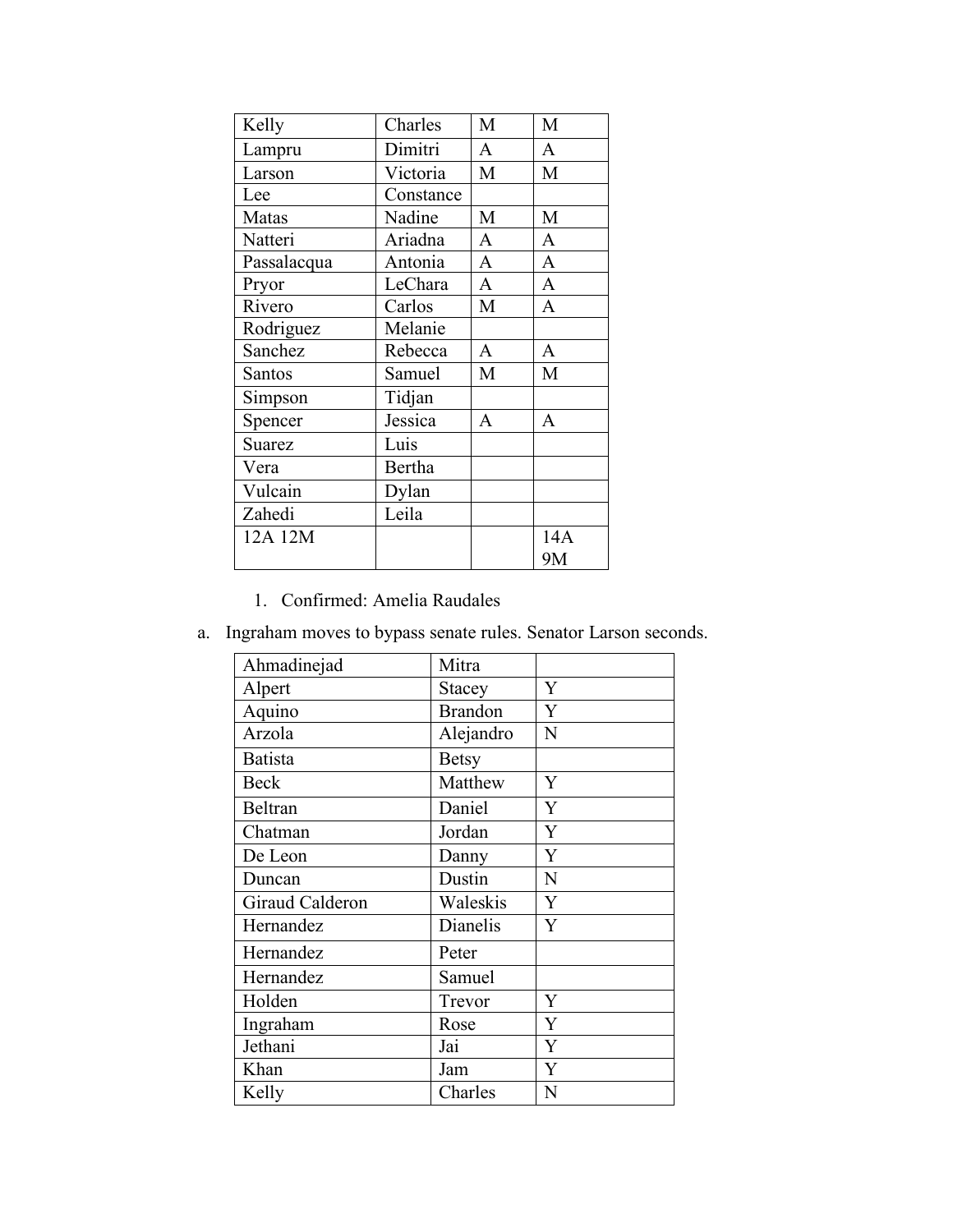| Lampru        | Dimitri   |                |
|---------------|-----------|----------------|
| Larson        | Victoria  | Y              |
| Lee           | Constance |                |
| Matas         | Nadine    | Y              |
| Natteri       | Ariadna   | $\overline{Y}$ |
| Passalacqua   | Antonia   | Y              |
| Pryor         | LeChara   | Y              |
| Raudales      | Amelia    | Y              |
| Rivero        | Carlos    | Y              |
| Rodriguez     | Melanie   |                |
| Sanchez       | Rebecca   | Y              |
| Santos        | Samuel    | Y              |
| Simpson       | Tidjan    | Y              |
| Spencer       | Jessica   | Y              |
| <b>Suarez</b> | Luis      | N              |
| Vera          | Bertha    |                |
| Vulcain       | Dylan     |                |
| Zahedi        | Leila     |                |
| $23 - 4 - 0$  |           |                |

i.

| Ahmadinejad     | Mitra          |                |
|-----------------|----------------|----------------|
| Alpert          | Stacey         | Y              |
| Aquino          | <b>Brandon</b> | $\overline{Y}$ |
| Arzola          | Alejandro      | N              |
| <b>Batista</b>  | <b>Betsy</b>   |                |
| <b>Beck</b>     | Matthew        | N              |
| Beltran         | Daniel         | Y              |
| Chatman         | Jordan         | N              |
| De Leon         | Danny          | N              |
| Duncan          | Dustin         | N              |
| Giraud Calderon | Waleskis       | ${\bf N}$      |
| Hernandez       | Dianelis       | Y              |
| Hernandez       | Peter          |                |
| Hernandez       | Samuel         |                |
| Holden          | Trevor         | N              |
| Ingraham        | Rose           | Y              |
| Jethani         | Jai            | Y              |
| Khan            | Jam            | Y              |
| Kelly           | Charles        | N              |
| Lampru          | Dimitri        |                |
| Larson          | Victoria       | Y              |
| Lee             | Constance      |                |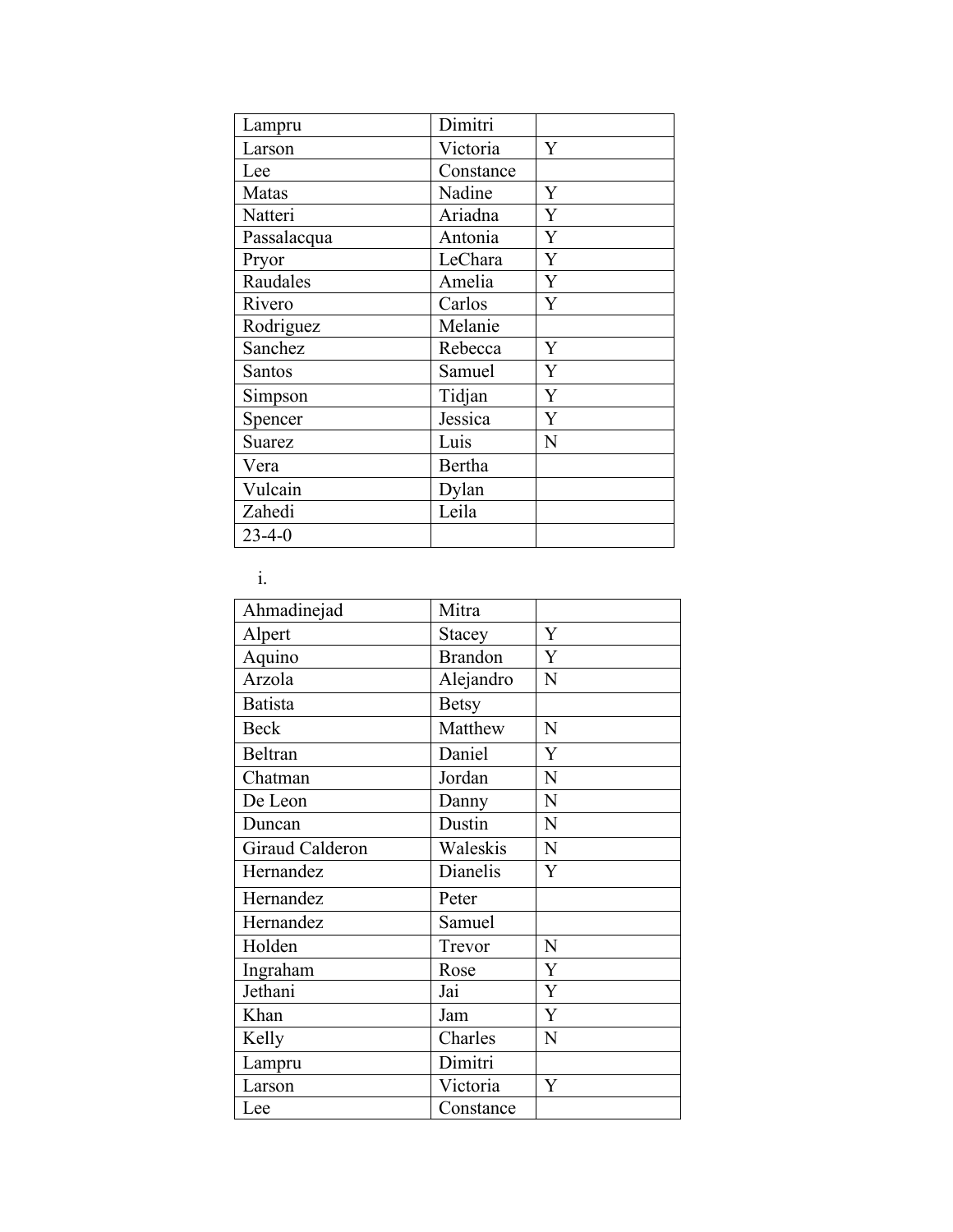| Matas         | Nadine  | Y |
|---------------|---------|---|
| Natteri       | Ariadna | Y |
| Passalacqua   | Antonia | N |
| Pryor         | LeChara | Y |
| Raudales      | Amelia  |   |
| Rivero        | Carlos  | Y |
| Rodriguez     | Melanie |   |
| Sanchez       | Rebecca | Y |
| <b>Santos</b> | Samuel  | Y |
| Simpson       | Tidjan  | Y |
| Spencer       | Jessica | Y |
| <b>Suarez</b> | Luis    | N |
| Vera          | Bertha  |   |
| Vulcain       | Dylan   |   |
| Zahedi        | Leila   |   |
| $16 - 10 - 0$ |         |   |

- b. Senator Ingraham moves to add Senate Appropriation 1802, resolution 1809
- c. Aquino moves to table Item C for next meeting. Senator Larson seconds. Motion passes.
- C. Committee Break Out Session

#### XII. Committee Reports

- A. Finance Committee
	- 1. If you have any questions, please contact  $sga$  financecom $@gmail.com$
- B. Rules, Legislation & Judiciary Committee
	- 1. Met last week
	- 2. If you have any legislations, please send the email below.
	- 3. If you have any questions, please contact  $sga.rlicommitte@gmail.com$
- C. Operational Review Committee
	- 1. Auditing BSU and the Student Affairs Graduate Association
	- 2. If you have any questions, please contact, Fiusga.orc@gmail.com
- D. Student Advocacy Committee
	- 1. No report
	- 2. If you have any questions, please contact  $SGA$ . sacommittee  $@g$  mail.com
- E. Internal Affairs Committee
	- 1. We will start having a signing sheet for logging in office hours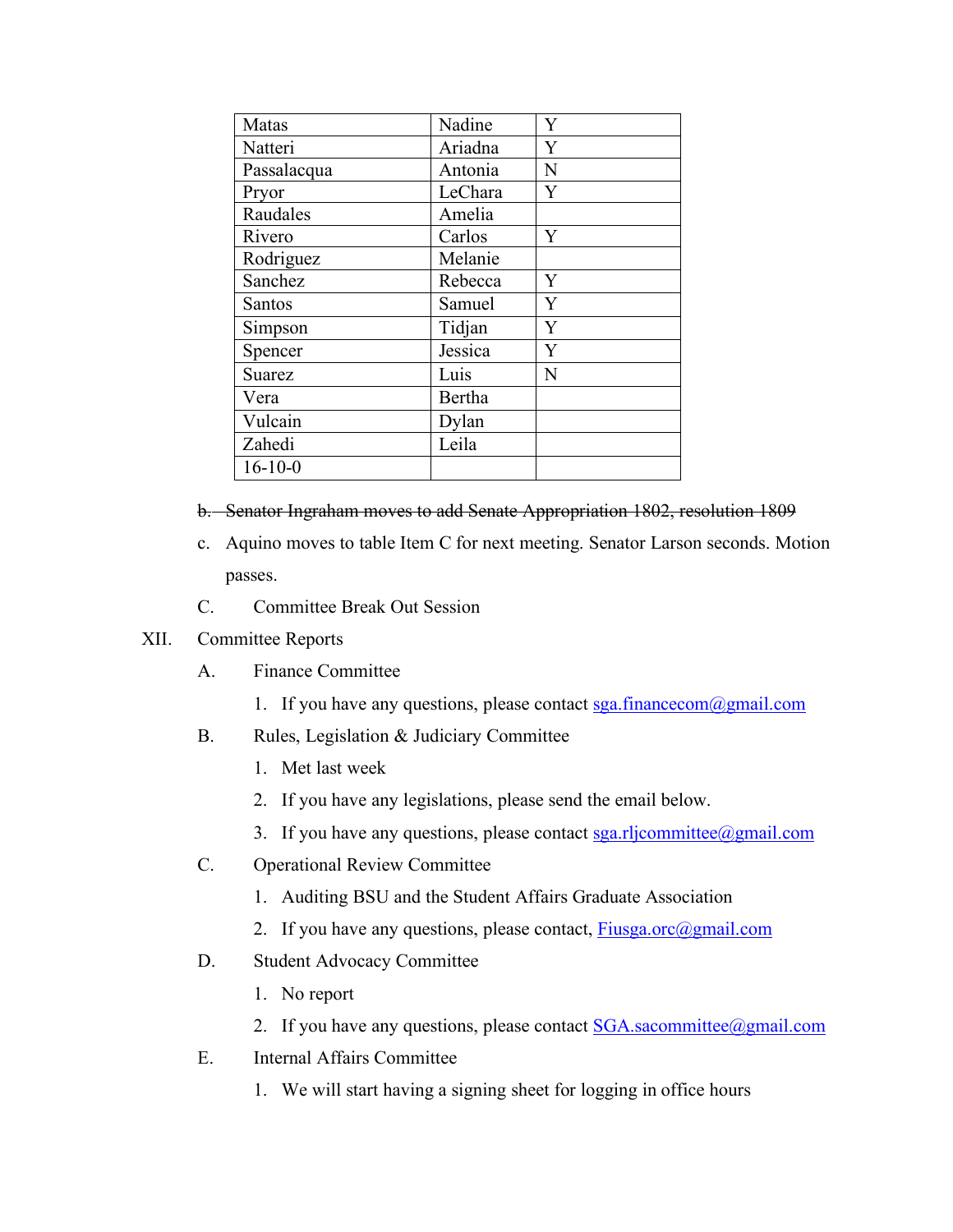- 2. If you have any questions, please contact SGA.IACommittee@gmail.com
- F. Graduate and Professional Student Committee
	- 1. Allocated funding for 101 students for travel
	- 2. Letters to the dean for stipends
	- 3. Grad Scholar the this Wednesday the 24<sup>th</sup>
	- 4. If you have any questions, please contact  $GPSC@$  fiu.edu

## XIII. Executive Board Reports

- A. Speaker of the Senate
	- 1. If you have any questions, please email  $sgaspeaker@final$
- B. Speaker Pro Tempore of the Senate
	- 1. If you are signed up for any events, please show up.
	- 2. SGA BBC President invited by Office of Engagement to My Miami Story.
	- 3. If you have any questions, please email  $sga$  protemp $@$ fiu.edu

# C. President

1. If you have any questions, please email  $sgapres(\omega f\text{in.edu})$ 

## D. Vice President

- 1. If you have any questions, please email  $sgavp(\omega)$  fiu.edu
- E. Comptroller
	- 1. No report
	- 2. If you have any questions, please email  $\frac{g_{\alpha\alpha}}{g_{\alpha\alpha}}$   $\frac{g_{\alpha\alpha}}{g_{\alpha\alpha}}$
- F. Chief Justice
	- 1. If you have any questions, please email sgajud@fiu.edu
- XIV. Advisor Report
	- A. If we have not met yet, please stop by my office.
	- B. If you have any questions, please email  $\frac{\text{mincast}(\partial f\text{in.edu})}{\text{mincast}(\partial f\text{in.edu})}$
- XV. Public Forum
- XVI. Senate Forum
	- A. Senator Alpert- working with the Secretary of Educational Programs for an event called Interns got talent.